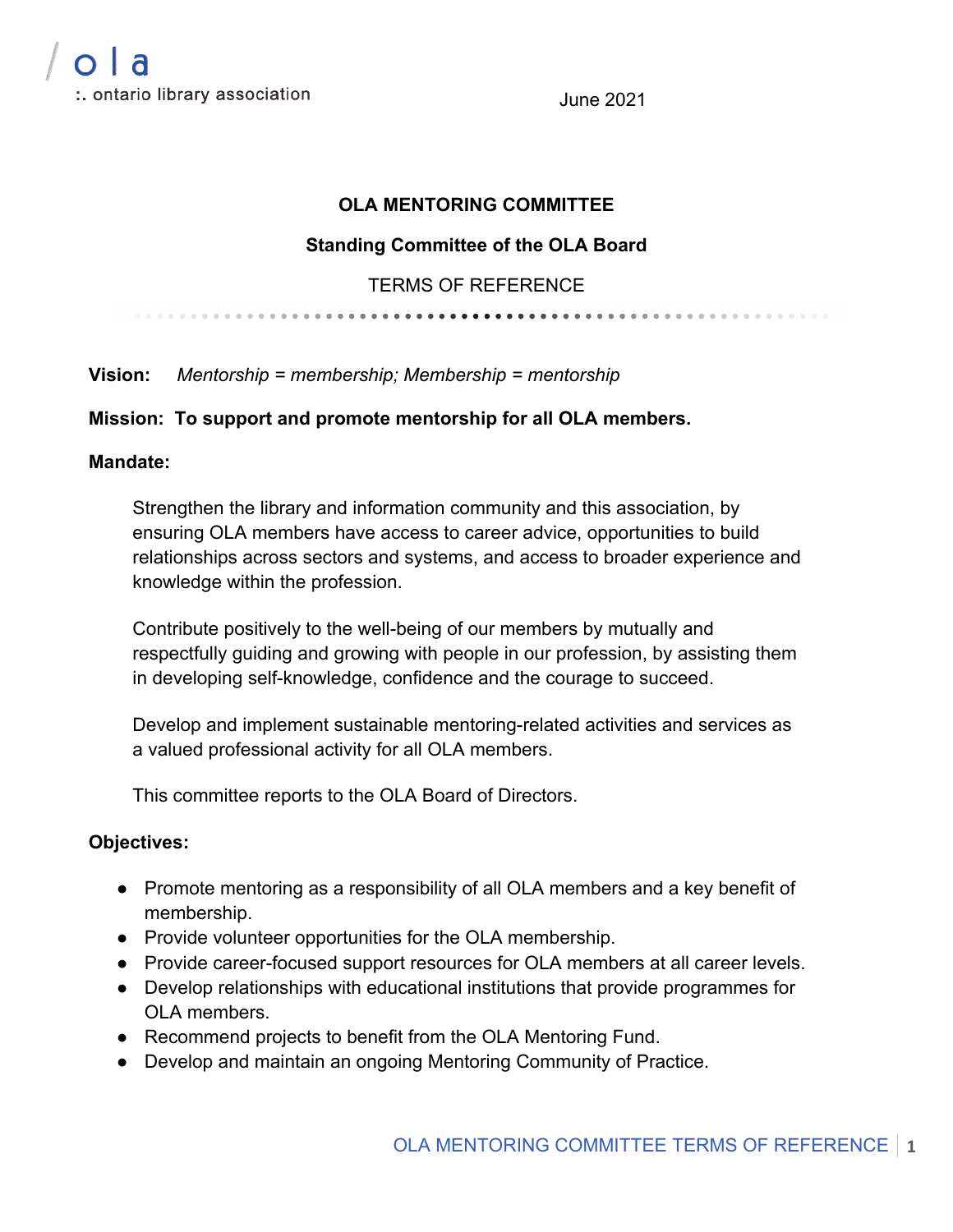## **Deliverables:**

- 1. Create an annual workplan.
- 2. Recruit and develop a pool of volunteers able to provide mentoring and career planning support.
- 3. Coordinate an ongoing MentorMatch program to offer formal mentorship matches.
- 4. Plan for and manage Super Conference activities, such as the Career Centre and mentoring-themed conference sessions.
- 5. Develop and deliver ongoing physical/virtual mentoring and Career Centre support resources, and services.
- 6. Partner with other OLA Committees/Task Forces, external organizations where relevant (e.g. Indigenous Task Force, Education Institute, Ontario Library Service).
- 7. Support library education programs with career and mentoring tools, services, and resources.
- 8. Provide annual report and evaluation of committee services to OLA Board.

# **Composition:**

1. The committee structure consists of 2 tiers:

Committee of the Whole: Governance representatives tier + Program Sub-Committee representatives tier = 25 members. The whole committee meets up to three times annually.

# Program Subcommittee: Core representatives = 18

The program sub-committee meets a further 4-6 times a year to deliver mentoring programs as planned by the Committee of the Whole.

- 2. Description of Composition:
	- Governance representatives (7):
		- o **One council member** from each of the OLA Divisional councils

# • Program Sub-Committee (18):

- o **Chair (1):** formerly vice-chair
- o **Vice-Chair (1):** appointed by the OLA Board
- o **Past Chair (1)**
- o **Members at large (8-12)**
- o **Student representatives (2)**
- o **Ex-officio representatives (2)**:
	- OLA Executive Director
	- Member Engagement Officer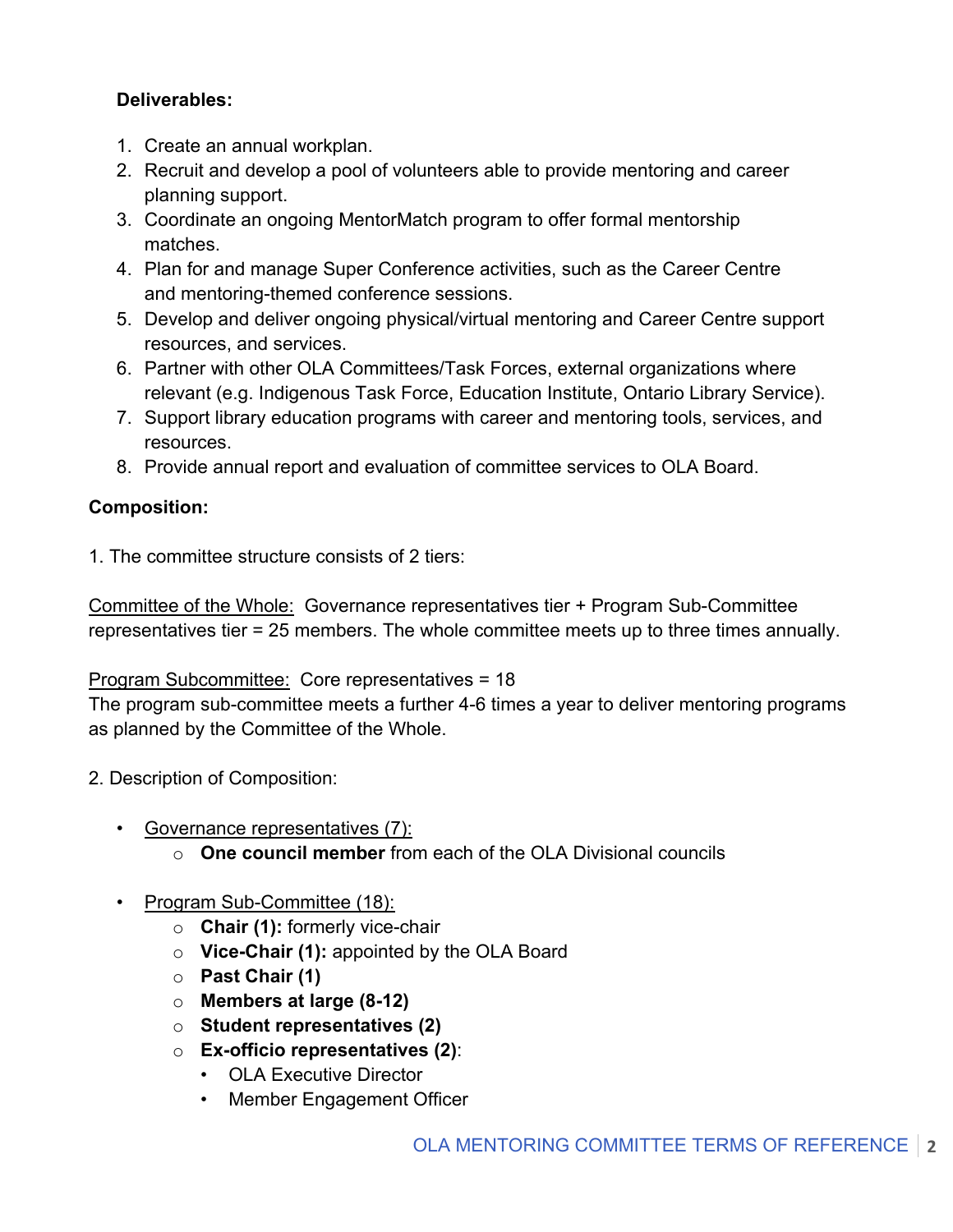#### **Committee responsibilities:**

#### **Governance representatives:**

- Oversight and recommendations for the annual work plan.
- Providing advice and support for the mentoring core representatives.
- Reporting to the OLA Board and Divisional Councils on OLA mentoring initiatives and issues and eliciting support and ideas.
- Participating as a mentor in the MentorMatch program (one round annually at minimum).
- Optional: participate on one or more program delivery groups, e.g. Career Centre, etc.

## **Program Sub-Committee:**

• Mentoring program delivery.

## **Ex-officio representatives**:

• OLA staff support to committee

A**ll** committee members should be active participants in Mentoring Committee programs. Examples include volunteering as a mentor for MentorMatch, contributing to virtual presentations, or volunteering at the OLA Super Conference Career Centre or conference workshop.

## **Resources and budget**:

- Honorarium or speaker fees for programming.
- Expenses (food and travel) for onsite meetings and/or external presentations (for example, library schools).
- Videoconferencing.
- Promotional materials.
- Staff support for meeting arrangements, communications, web page updates, etc.

## **Timelines:**

Meetings:

- The full committee will meet up to 3 times per year.
- The OLA Mentoring committee Program Sub-Committee will meet a further 4 6 times per year. Governance committee members are welcome to attend these meetings, but are not required for purposes of quorum.
- Agendas for each meeting will be prepared and distributed by the Chair.
- Meeting Minutes will be posted: https://olamentoring.wordpress.com/mentoringcommittee/.